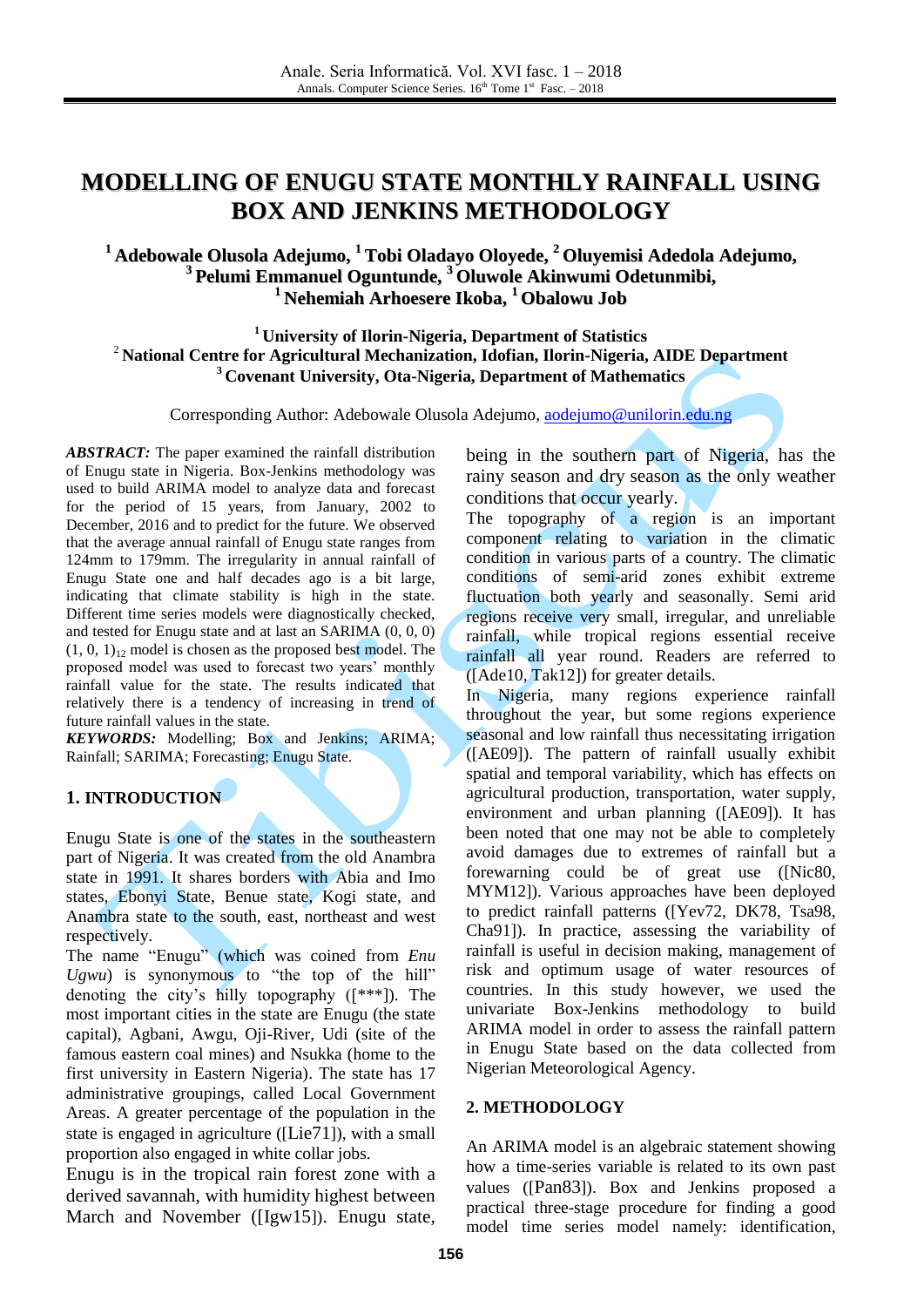parameter estimation and diagnostic checking ([Pan83]). This is what is known as the Box-Jenkins methodology.

The Box- Jenkins ARIMA (p, d, q) model include the autoregressive process (AR), the integrated process (I), and the moving average process (MA).

An Autoregressive (AR(p)) Process Model is defined as

$$
X_{t} = \phi_{1}x_{t-1} + \phi_{2}x_{t-2} + \Lambda + \phi_{p}x_{t-p} + w_{t}
$$
 (1)

The model in lag operators takes the following form:

$$
(1 - \phi_1 B - \phi_2 B^2 - \Lambda - \phi_p B^p) x_t = w_t
$$
 (2)

The autoregressive operator  $\phi(B)$  is defined to be

$$
\phi(B) = 1 - \phi_1 B - \phi_2 B^2 - \Lambda - \phi_p B^p
$$
 (3)

The values of  $\phi$  which make the process stationary are such that the roots of  $\phi(B) = 0$  lie outside the unit ball in the complex plane [Cha91].

A Moving Average (MA(q)) Process Model is defined as

$$
X_{t} = w_{t} - \theta_{1} w_{t-1} - \theta_{2} w_{t-2} - \dots - \theta_{q} w_{t-q}
$$
 (4)

In order to preserve its unique representation, usually the requirement is imposed that all roots of

$$
\theta(B) = 1 + \theta_1 B + \theta_2 B^2 + \Lambda + \theta_q B^q = 0
$$
  
  $|\theta_i| > 1.$  (5)

Autoregressive Moving Average (ARMA(p,q)) model can be given as:

$$
X_{t} = \phi_{1}x_{t-1} + \phi_{2}x_{t-2} + \dots + \phi_{p}x_{t-p} + w_{t} - \theta_{1}w_{t-1} - \theta_{2}w_{t-2} - \dots - \theta_{q}w_{t-q}
$$
\n(6)

This can be simplified by a backward shift operator B to obtain

$$
\phi(B)x_t = \theta(B)w_t \tag{7}
$$

Most time series in their raw form are non stationary. If the time series exhibits a trend, then this can be elimated through differencing. The sample autocorrelation function (ACF) and the sample partial autocorrelation function (PACF) are some of the common tools used to analyze univariate time series data.

The letter "I" in the acronym ARIMA corresponds to the number of times (d) the original series has been

differenced; if a series has been differenced d times, it must subsequently be integrated d times to return it to its original overall level ([Pan83]).

Once the process has been transformed into stationarity (that is, it should have a constant mean, variance and correlation through time), we can proceed with the analysis. The Box-Jenkins ARIMA method is appropriate only for a time series that is stationary ([Pan83]).

A process  $(x_t)$  is said to be an ARIMA (p, 1, q) if it can be written as:

$$
x_{t} - x_{t-1} = \phi_{1}(x_{t-1} - x_{t-2}) + ... + \phi_{p}(x_{t-p} - x_{t-p-1})
$$
  
+  $w_{t} - \theta_{1}w_{t-1} - ... - \theta_{q}w_{t-q}$   
 $y_{t} = \phi_{1}y_{t-1} + ... + \phi_{p}y_{t-p} + w_{t} - \theta_{1}w_{t-1} - ... - \theta_{q}w_{t-q}$   
(8)  
(9)

Where:

$$
y_t = \nabla x_t = (x_t - x_{t-1})
$$
  $y_{t-1} = \nabla x_{t-1} = (x_{t-1} - x_{t-2}),...$   
and  $y_{t-p} = \nabla x_{t-p} = (x_{t-p} - x_{t-p-1})$ 

The Seasonal ARIMA (SARIMA) is used when the time series exhibits a seasonal variation, so as to properly capture the dynamics of the process. The modification made to the ARIMA model to account for seasonal behaviour. Due to the fact that several natural phenomena exhibit seasonal variations, it is necessary to incorporate autoregressive and moving average polynomials that include seasonal lags into the basic ARIMA model. In general, the seasonal and the non-seasonal operators could be combined in a multiplicative manner to produce a multiplicative seasonal autoregressive moving average model, denoted by ARMA  $(p, q) \times (P, Q)$  *s*. A seasonal autoregressive notation (*P*) and a seasonal moving average notation (*Q*) will form the multiplicative Seasonal Autoregressive Integrated Moving Average model, denoted by ARIMA  $(p, d, q)^*(P, D, Q)$  *s*, of ([BJ76]) and is given by:

$$
(1 - \phi_p B)(1 - \Phi_p B^s)(1 - B)(1 - B^s)x_t = (1 + \theta_q B)(1 + \Theta_{\mathcal{Q}} B^s)w_t
$$
\n(10)

where  $w_t$  is the Gaussian white noise process with zero mean and constant variance.

The first and the second parts of each compartment in equation (10) is the non-seasonal and seasonal aspect of  $AR(p)$ , differencing  $(d=1)$  and  $MA(q)$ , respectively at period s. The seasonal part of the model consists of terms that are very similar to the non-seasonal components of the model, but they involve backshifts of the seasonal period.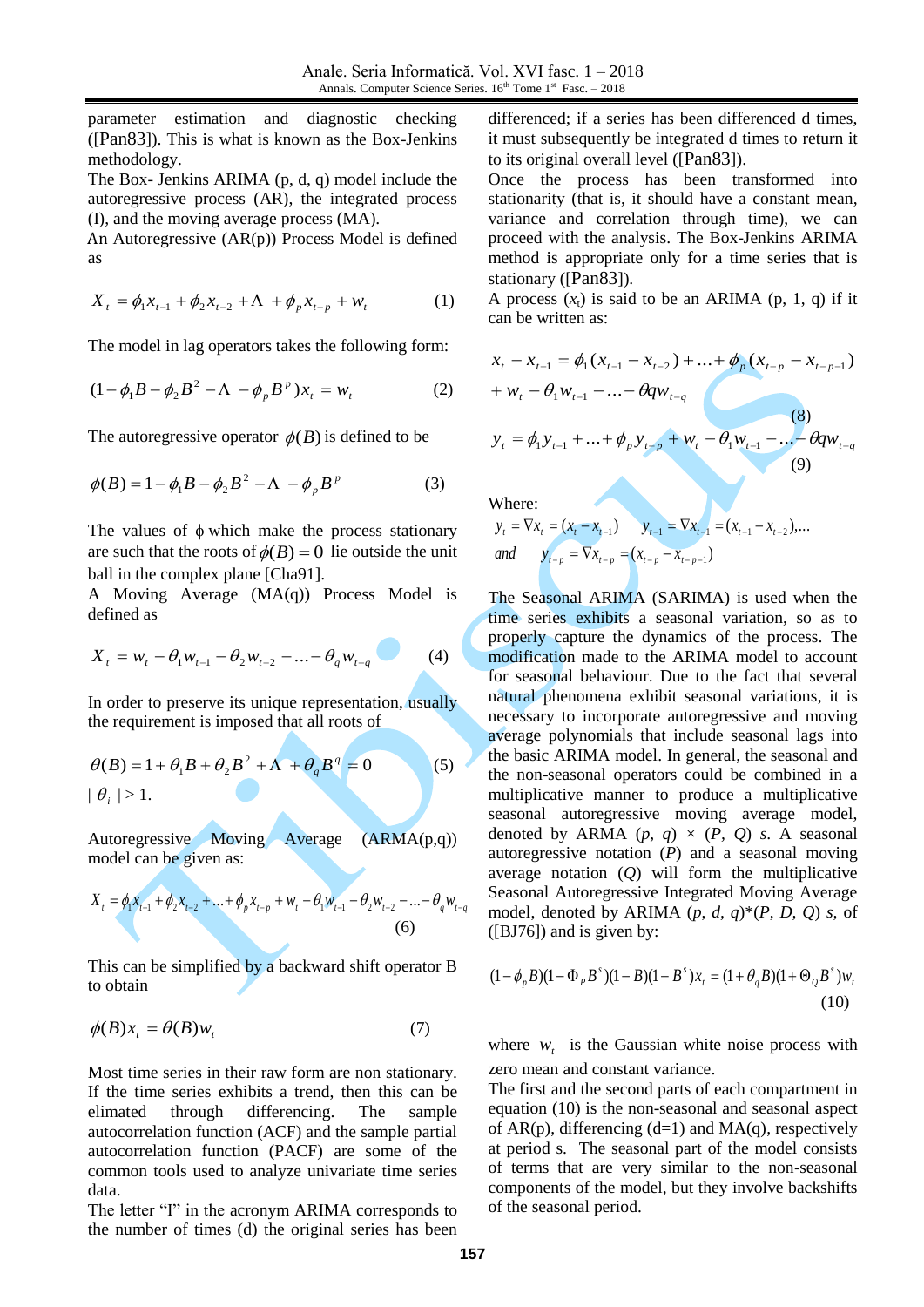The Unit Root test can be used to test for stationarity. The null hypothesis asserts that the series has a unit root (that is, it is non-stationary). The alternative hypothesis is that the series do not have a unit root (that is, it is stationary). To detect whether a given series has a unit root, it can be assumed that the relationship between the current value (in time t) and last value (in time t-1) in the series is ([End95]):

$$
x_t = \phi x_{t-1} + w_t \tag{11}
$$

where  $x_t$  is an observation value at time *t*,  $w_t$  is assumed to be a normally distributed with mean zero and constant variance. This model is a first order autoregressive process. The time series  $x_t$  converges, as  $t \to \infty$ , to a stationary time series if  $|\phi| < 1$ . If  $|\phi| \ge 1$ , the series  $x_t$  is not stationary and the variance of  $x_t$  is time dependent ([DKN06, Tak12]). In other words, the series has a unit root.

The Unit Root test subsequently tests the following one-sided hypothesis:

 $H_0$ :  $\phi = 1$  (has a unit root)

 $H_1$ :  $\phi$  < 1 (has root outside the unit circle)

If  $x_{t-1}$  is subtracted from both sides of equation (11), and introduce the difference operator, then we obtain the first order difference equation:

$$
\nabla x_t = (\phi - 1)x_{t-1} + w_t \tag{12}
$$

If  $\phi$  is assumed to be 1, the effect of unit root can be eliminated from the actual series that has non stationarity via the first differencing. In addition to the assumption that  $\{w_t\}$  is a Gaussian white noise process, it is further assumed not to be autocorrelated. If there is autocorrelation, the true magnitude of the

test would be higher than the nominal size used  $(Tak12)$ ).

The Augmented Dickey-Fuller (ADF) and Kwiatkowski Phillips Schmidt Shin (KPSS) are among the important tests used to ascertain stationarity of time series data and were used in this study.

For the Augmented Dickey-Fuller test, the various cases of the test equation as are follows:

In a case where the time series does not have a trend component and potentially slow-turning around zero, the following test equation is to be used ([Tak12]):

$$
\nabla x_t = \phi x_{t-1} + \theta_1 \nabla x_{t-1} + \Lambda + \theta_p \nabla x_{t-p} + w_t \tag{13}
$$

In a case where the time series is flat and potentially slow-turning around a non-zero value, the following test equation is to be used ([Tak12]):

$$
\nabla x_t = \theta_o + \phi x_{t-1} + \theta_1 \nabla x_{t-1} + \Lambda + \theta_p \nabla x_{t-p} + w_t \quad (14)
$$

In a case where the time series has a trend in it (either up or down) and is potentially slow-turning around a trend line you would draw through the data, the following test equation is appropriate ([Tak12]):

$$
\nabla x_t = \theta_o + \beta_t + \phi x_{t-1} + \theta_1 \nabla x_{t-1} + \Lambda + \theta_p \nabla x_{t-p} + w_t \qquad (15)
$$

Where:  $\nabla x_i$  is the first differenced value of series  $(x<sub>t</sub>)$  and  $w<sub>t</sub>$  is the error term,

 $x_{t-1}$  is the first lagged value of the series  $(x_t)$ 

 $\nabla x_{t-j}$  is the jth lagged first differenced of values, while  $\theta_o$ ,  $\beta_t$ ,  $\phi$ ,  $\theta_1$ ,  $\theta_2$ ,  $\Lambda$   $\theta_p$  are parameters to be estimated.

According to ([GN86]), the problem of determining the optimal number of lags of the response variable arises, though several ways of choosing p have been proposed, but the following two simple rules of thumb are suggested: the frequency of the data or through an appropriate information criterion. So, the number of lags that minimizes the value of the Akaike information criterion (AIC) would be chosen ([GN86]).

The **Dickey-Fuller test-statistic** is associated with the ordinary least squares estimate of  $\Phi$ . The Dickey-Fuller-test estimates  $\pi = \phi + 1$  obtained from an ordinary regression and checks for  $\Phi = 0$  by computing the test statistic ([Tak12]).

It is noted that the purpose of the identification stage in the Box-Jenkins methodology is to determine the differencing required for achieving stationarity and the order of both the seasonal and the non-seasonal AR and MA operators for the residual series ([GN86]). The Autocorrelation Function (ACF) and the Partial Autocorrelation Function (PACF) are the two most useful tools in any attempt at univariate time series model identification ([GN86]).

The sample ACF  $(r_k)$  measures the amount of linear dependence between observations in a time series that are separated by a lag k ([Tak12]). To use the ACF in model identification, estimate  $r_k$  from the data and then plot  $r_k$  series against lag k up to a maximum lag of about five times the seasonality interval and this should be less than to one fourth of the series under study ([HML77]). To identify the number of nonseasonal and seasonal AR and MA parameters, the sample ACF is examined with what should be expected from the theoretical ACF ([HML77, Tak12]):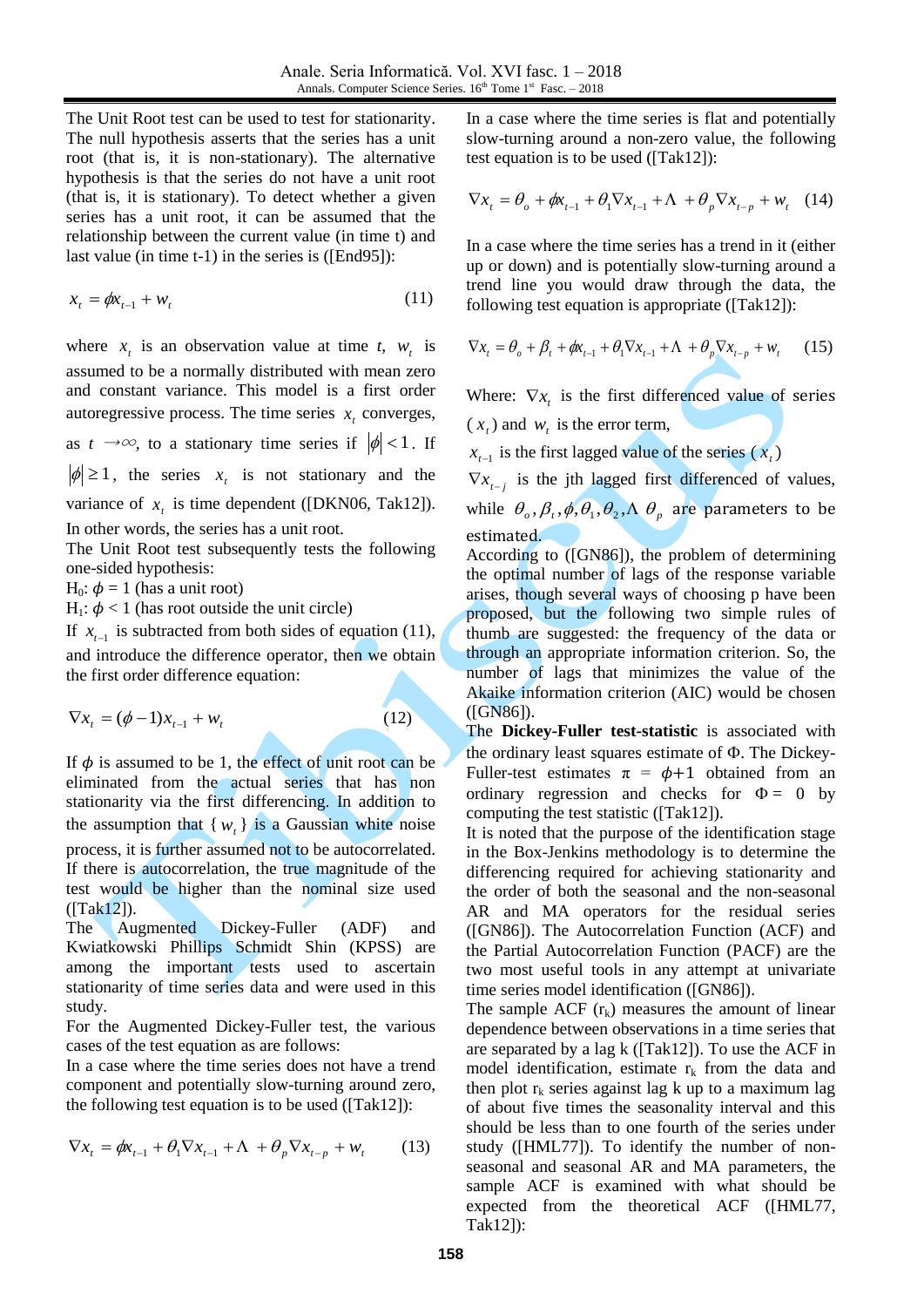| ivioueis    |             |             |           |  |
|-------------|-------------|-------------|-----------|--|
|             | AR(p)       | MA(q)       | ARMA(p,q) |  |
| ACF         | Tails off   | Cuts off    | Tails off |  |
|             |             | after lag q |           |  |
| <b>PACF</b> | Cuts off    | Tails off   | Tails off |  |
|             | after lag p |             |           |  |

**Table 1: Behaviour of the ACF and PACF for ARMA Models**

The partial autocorrelation function (PACF), can also be used for determining the possible order of the seasonal and non-seasonal AR and MA terms that should be incorporated in the model via the ACF and PACF. When the process is a pure ARIMA (*p, d, q)*  model,  $r_k$  cuts off and is not significantly different from zero after lag p+sp ([Tak12]). If  $r_k$  damps out at lags that are multiples of s, this suggests the incorporation of a seasonal MA component into the model ([Tak12]). The failure of the partial autocorrelation function to truncate at other lags may imply that a non-seasonal MA term is required ([HML77]). The partial autocorrelations  $(\rho_{kk})$  at lag k are estimated through successive autoregressive estimation. The first step is to model the  $x_t$  series by finite autoregressive models of order k ([Tak12]).

The selected model's parameters were estimated using the method of maximum likelihood. In the method of maximum likelihood, the likelihood function is maximized to obtain the parameter estimates. The likelihood function or joint density is the probability of obtaining the data, given its probability distribution.

One of the commonly used criteria for model comparison in time series analysis is the Akaike Information Criterion (AIC). The idea is to balance the risks of under fitting and over fitting. Akaike ([Aka78]) introduced the AIC in situations where there are competing models to select from, such that the model with the lowest AIC is chosen as the best model. It is defined as ([SS10]):

$$
AIC = -2\log likelihood + 2k \tag{16}
$$

where k is the number of seasonal and non-seasonal autoregressive and moving average parameters to be estimated in the model ([Wei90]).

The optimal order of the model is determined by the value of  $k$ , which is a function of  $p$  and  $q$ , so that the value of k yielding the lowest AIC specifies the best model. Parsimony is a guiding principle in arriving at the best model ([Pan83]).

In testing the adequacy of the fitted model, the residuals could be extracted and examined whether they are independent random shocks consistent with a Gaussian white noise process ([Pan83]). At the diagnostic-checking stage, the residuals are used to test hypotheses about the independence of the random shocks ([Pan83]).

The basic analytical tool at the diagnostic-checking stage is the residual ACF ([Pan83]). A residual ACF is basically the same as any other estimated ACF, the only difference being that the residuals ( $w_t$ ) from the estimated model are used instead of the observations in a realization  $(x_t)$  to calculate the autocorrelation coefficients ([Pan83]). The residuals  $w_t$  are given as:

$$
w_{t} = \frac{\left(x_{t} - x_{t}^{t-1}\right)}{\sqrt{\rho_{t}^{t-1}}}
$$
\n(17)

where  $x_t - x_t^{t-1}$  $x_t - x_t^{t-1}$  is the one-step-ahead prediction of  $(x_t)$  based on the fitted model and  $\sqrt{\rho_t^{t-1}}$  is the estimated one-step-ahead error variance ([Tak12]). If visual inspections of the residuals reveal that they are randomly distributed over time, then there is an indication that the proposed model is adequate  $([Tak12, Pan83]).$ 

Several statistical tests exist for diagnostic checking of randomness ([Tak12]). The Ljung-Box Q statistic, turning point and runs tests can be used for the diagnostic checking of residuals for independence ([Tak12]).

The Ljung-Box Q or Q(r) statistic can be used to check independence of residual instead of visual inspection of the sample autocorrelations ([Pan83]). A test of hypothesis can be conducted for the adequacy of the model using the chi-squared statistic ([Pan83]).

Another useful test is the portmanteau lack of fit test ([Tak12]). This test statistic is the modified *Q*  statistic originally proposed by ([BJ76]). Under the null hypothesis of model adequacy, the *Q*-statistic approximately follows the chi-squared distribution ([BJ76]). If a model is specified correctly, residuals should be uncorrelated and Q(r) should be small (pvalue should be large) ([BJ76]).

The ultimate application of the Box-Jenkins methodology is to forecast future values of a time series ([Pan83]).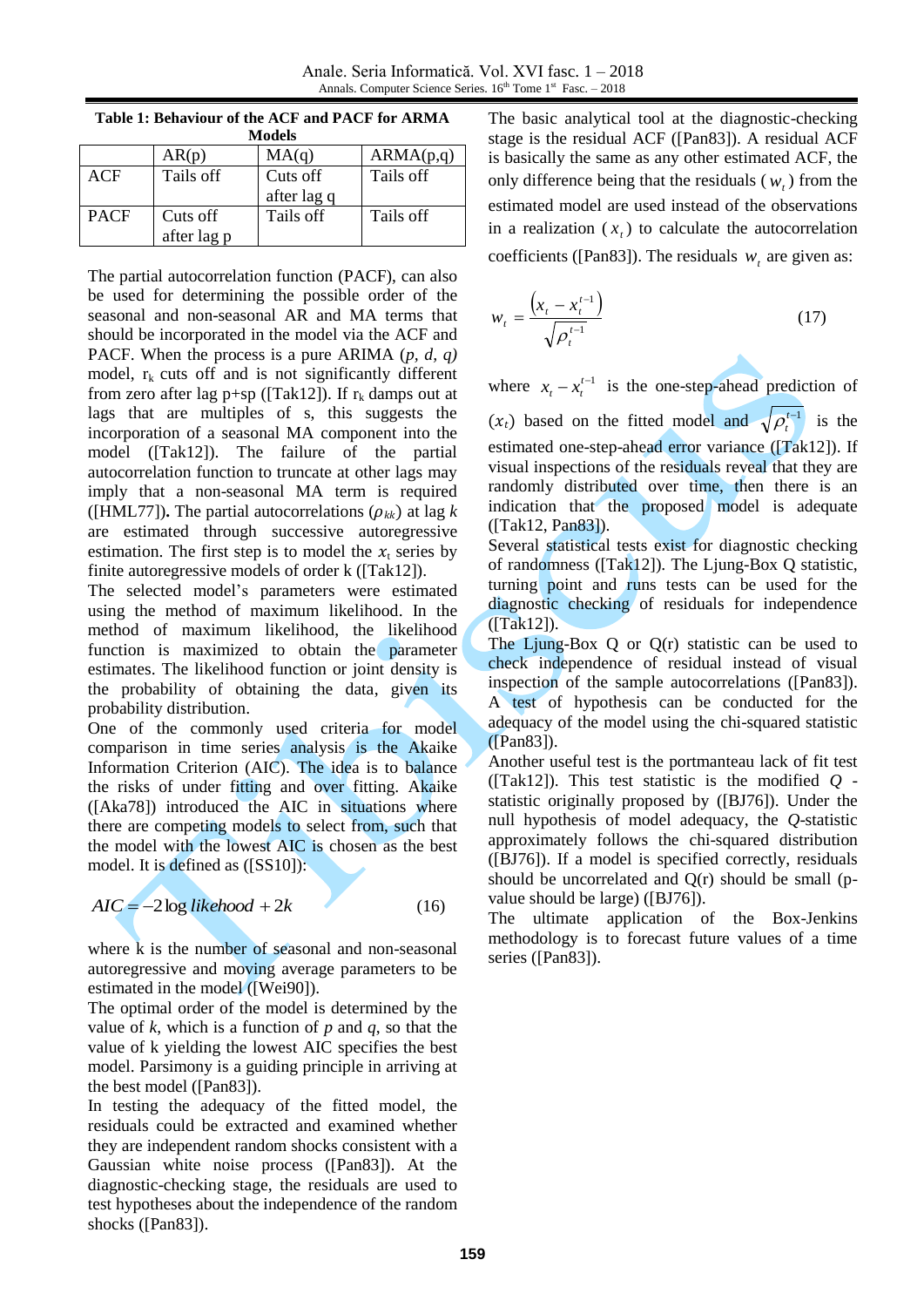#### **4. RESULTS AND DISCUSSION**

| State II oni (Janual y 2002 to December 2010) |                |                |            |  |                  |
|-----------------------------------------------|----------------|----------------|------------|--|------------------|
| Year                                          | <b>JAN</b>     | <b>FEB</b>     | <b>MAR</b> |  | <b>DEC</b>       |
| 2002                                          | 0              | 6.1            | 25.8       |  | 0                |
| 2003                                          | 18.4           | 15.7           | 30.0       |  | 0                |
| 2004                                          | 32.4           | 0              | 32.3       |  | $\boldsymbol{0}$ |
| 2005                                          | $\overline{0}$ | 28.0           | 72.5       |  | $\overline{0}$   |
| 2006                                          | $\overline{0}$ | 46.5           | 10.4       |  | $\theta$         |
| 2007                                          | $\theta$       | 0              | 2.9        |  | $\overline{0}$   |
| 2008                                          | $\overline{0}$ | 6.4            | 4.8        |  | 33.1             |
| 2009                                          | 0              | 26.9           | 20.8       |  | $\overline{0}$   |
| 2010                                          | 43.9           | 4.6            | 78.9       |  | $\overline{0}$   |
| 2011                                          | 0              | 9.4            | 70.0       |  | $\overline{0}$   |
| 2012                                          | 1.2            | $\overline{0}$ | 56.7       |  | 30.2             |
| 2013                                          | 50.1           | $\overline{0}$ | 11.1       |  | 0                |
| 2014                                          | 1.0            | 0              | 2.2        |  | 0                |
| 2015                                          | 0              | 47.3           | 118.4      |  | 0                |
| 2016                                          | 39.0           | 35.7           | 13.0       |  | 0                |

**Table 2: Data on monthly rainfall (in mm) of Enugu State from (January 2002 to December 2016)**

The plot of the data displays a pronounced seasonal pattern in the series and as such truly describes the Rainfall data.

Time-Plot Monthly Rainfall-Enugu-2002-2016









The data were subjected to a unit root test to confirm stationarity or otherwise. The following stationarity tests were applied on the series:

## **The KPSS test**

- $H<sub>0</sub>$ : The series is stationary
- $H<sub>1</sub>$ : The series is not stationary
- **The ADF test**
- $H<sub>0</sub>$ : The series is not stationary
- $H_1$ : The series is stationary

| Summary of Test statistics        |            |       |         |  |  |
|-----------------------------------|------------|-------|---------|--|--|
| <b>Test</b><br><b>Test</b><br>Lag |            |       |         |  |  |
| type                              | statistics | order | P-value |  |  |
| <b>KPSS</b>                       | 0.0296     | 3     | 01      |  |  |
| ADF                               | $-14.339$  |       | 0.01    |  |  |

**Table 3: Test for Stationarity**

If the probability value (p-value) is greater than the pre-specified level of significance, the null hypothesis cannot be rejected and simple differencing is needed to render the series stationary. Since the p-value  $=0.01<0.05$ , the null hypothesis is rejected. It is concluded that the series is stationary under ADF. For the KPSS test, since the p-value=0.1, the null hypothesis cannot be rejected at the 0.05 level of significance and it is concluded that the series is stationary.

Having established stationarity of the time series data, the next step is the identification of the ARIMA model via the ACF and PACF plots. Tentative models were chosen based on the plots and the model with the smallest Akaike Information Criteria (AIC) and the Corrected Akaike Information Criteria (AICc) would be selected as the best fit.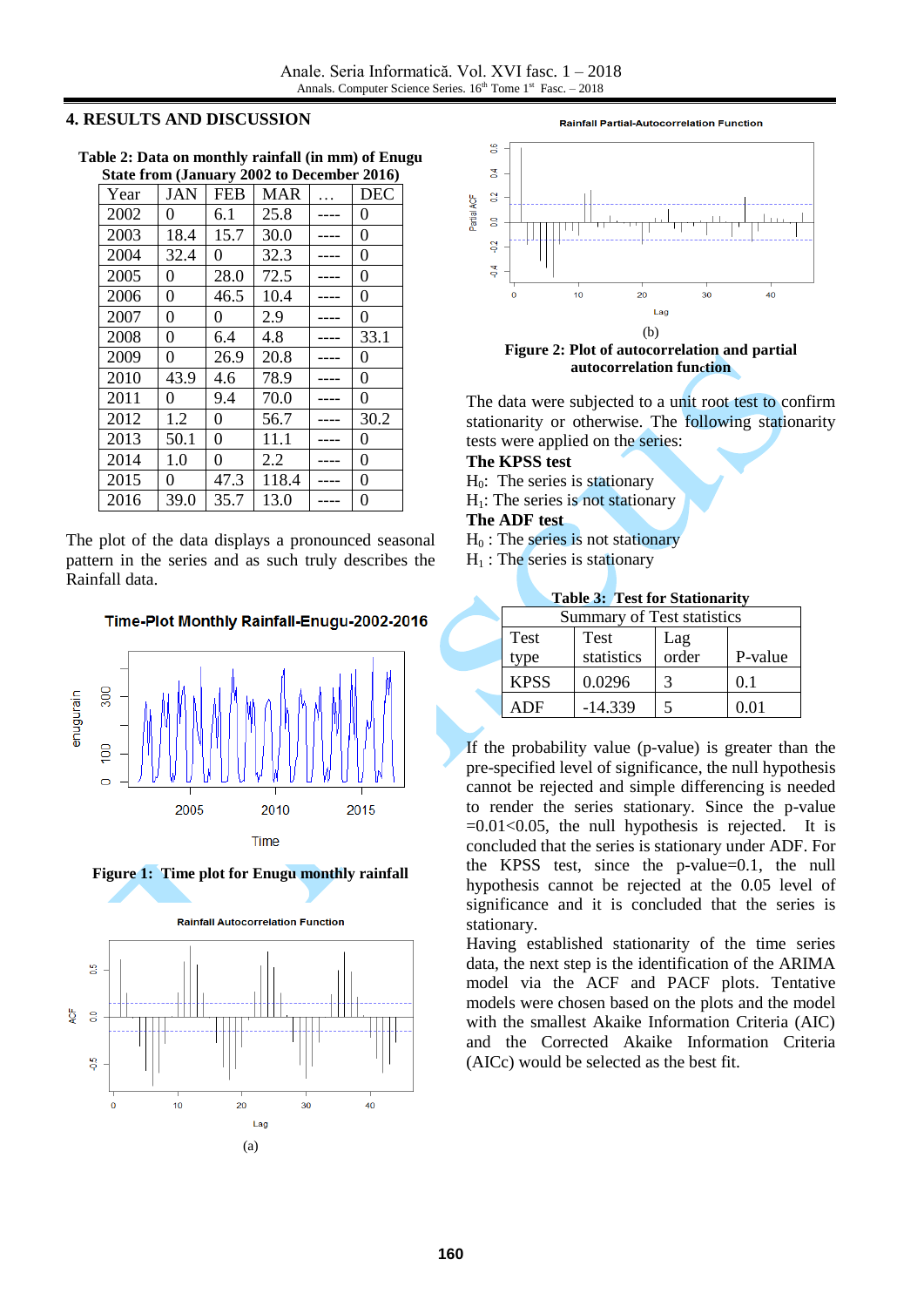Anale. Seria Informatică. Vol. XVI fasc. 1 – 2018 Annals. Computer Science Series.  $16<sup>th</sup>$  Tome  $1<sup>st</sup>$  Fasc.  $-2018$ 

| Table 4: Overfitting for the Enugu rainfall data |           |  |  |
|--------------------------------------------------|-----------|--|--|
| <b>ARIMA</b> model                               | AICc      |  |  |
| ARIMA(1,0,0)                                     | 2186.15   |  |  |
| ARIMA(0,0,1)                                     | 2195.72   |  |  |
| ARIMA(2,0,0)                                     | 2182.22   |  |  |
| ARIMA(0,0,2)                                     | 2187.31   |  |  |
| ARIMA(1,0,1)                                     | 2183.72   |  |  |
| ARIMA(2,0,1)                                     | 2134.81   |  |  |
| ARIMA(1,0,2)                                     | 2185.49   |  |  |
| ARIMA(0,0,0)(1,0,0)[12]                          | 2095.61   |  |  |
| ARIMA(0,0,0)(0,0,1)[12]                          | 2177.92   |  |  |
| ARIMA(0,0,0)(2,0,0)[12]                          | 2069.99   |  |  |
| ARIMA(0,0,0)(0,0,2)[12]                          | 2157.12   |  |  |
| ARIMA(0,0,0)(1,0,1)[12]                          | 2016.45 * |  |  |
| ARIMA(0,0,0)(2,0,1)[12]                          | 2017.71   |  |  |
| ARIMA(0,0,0)(1,0,2)[12]                          | 2017.1    |  |  |
| ARIMA(1,0,0)(1,0,0)[12]                          | 2095.09   |  |  |
| ARIMA(2,0,0)(1,0,0)[12]                          | 2097.16   |  |  |
| ARIMA(1,0,0)(2,0,0)[12]                          | 2070.55   |  |  |
| ARIMA(1,0,0)(0,0,1)[12]                          | 2140.63   |  |  |
| ARIMA(2,0,0)(0,0,1)[12]                          | 2142.59   |  |  |
| ARIMA(1,0,0)(0,0,2)[12]                          | 2133.35   |  |  |
| ARIMA(0,0,1)(1,0,0)[12]                          | 2095.07   |  |  |
| ARIMA(0,0,2)(1,0,0)[12]                          | 2097.17   |  |  |
| ARIMA(0,0,1)(2,0,0)[12]                          | 2070.26   |  |  |
| ARIMA(0,0,1)(0,0,1)[12]                          | 2147.97   |  |  |
| ARIMA(0,0,2)(0,0,1)[12]                          | 2143.58   |  |  |
| ARIMA(0,0,1)(0,0,2)[12]                          | 2137.58   |  |  |

The identified model is SARIMA  $(0,0,0)(1,0,1)_{12}$ which has the least AIC from Table 4 and the estimated parameters of the model are presented in Table 5.

**Table 5: Estimation of parameter for SARIMA(0,0,0)**   $(1,0,1)_{12}$ 

| <b>Model Fit Statistics</b> |             |            |            |         |
|-----------------------------|-------------|------------|------------|---------|
| AIC                         | <b>AICc</b> |            | <b>BIC</b> |         |
| 2016.22                     | 2016.45     |            | 2028.99    |         |
|                             |             | <b>STD</b> |            |         |
| Coefficients                | Estimate    |            | Error      | t-value |
| Sar1                        | 0.4867      |            | 0.0677     | 7.1891  |
| Sma1                        | 0.3938      |            | 0.0701     | 5.6177  |
| Intercept                   | 149.164     |            | 28.6029    | 5.215   |

The model is given as:

$$
y_{t} = \mu + \Phi y_{t-12} - \Theta \varepsilon_{t-12} + \varepsilon_{t}
$$
  

$$
y_{t} = 149.1640 + 0.4867 y_{t-12} - 0.3938 \varepsilon_{t-12} + \varepsilon_{t}
$$

The parameter coefficients of the model are found to be statistically significant given that the t-value are greater than 1.96 or 2 in absolute value and are within the bounds of -1 and 1.

## **MODEL CHECKING**

The adequacy of the model is checked using the residual plots and the Box L-jung test in Figure 3 and Table 6.



**Figure 3: Plot of diagnostic check for Enugu rainfall data**

In Table 6, the Box Ljung null hypothesis of uncorrelated residual against the alternative of correlated residuals. Since the p-value is greater than the pre-chosen 0.05 level of significance, the null hypothesis is not rejected.

|                       | <b>Table 6: Summary of Test Statistics</b> |      |         |  |  |
|-----------------------|--------------------------------------------|------|---------|--|--|
| Test type             | Chi-squared                                | l df | P-value |  |  |
| Ljung-Box   $25.1373$ |                                            | 20   | 0.1962  |  |  |

The Plot of the Fitted Model Values Superimposed on the Original Series:

The plot displayed in Figure 4 shows that the fitted values of the model fairly fits the original series.



**Figure 4: Plot for fitted model values superimposed on the original series**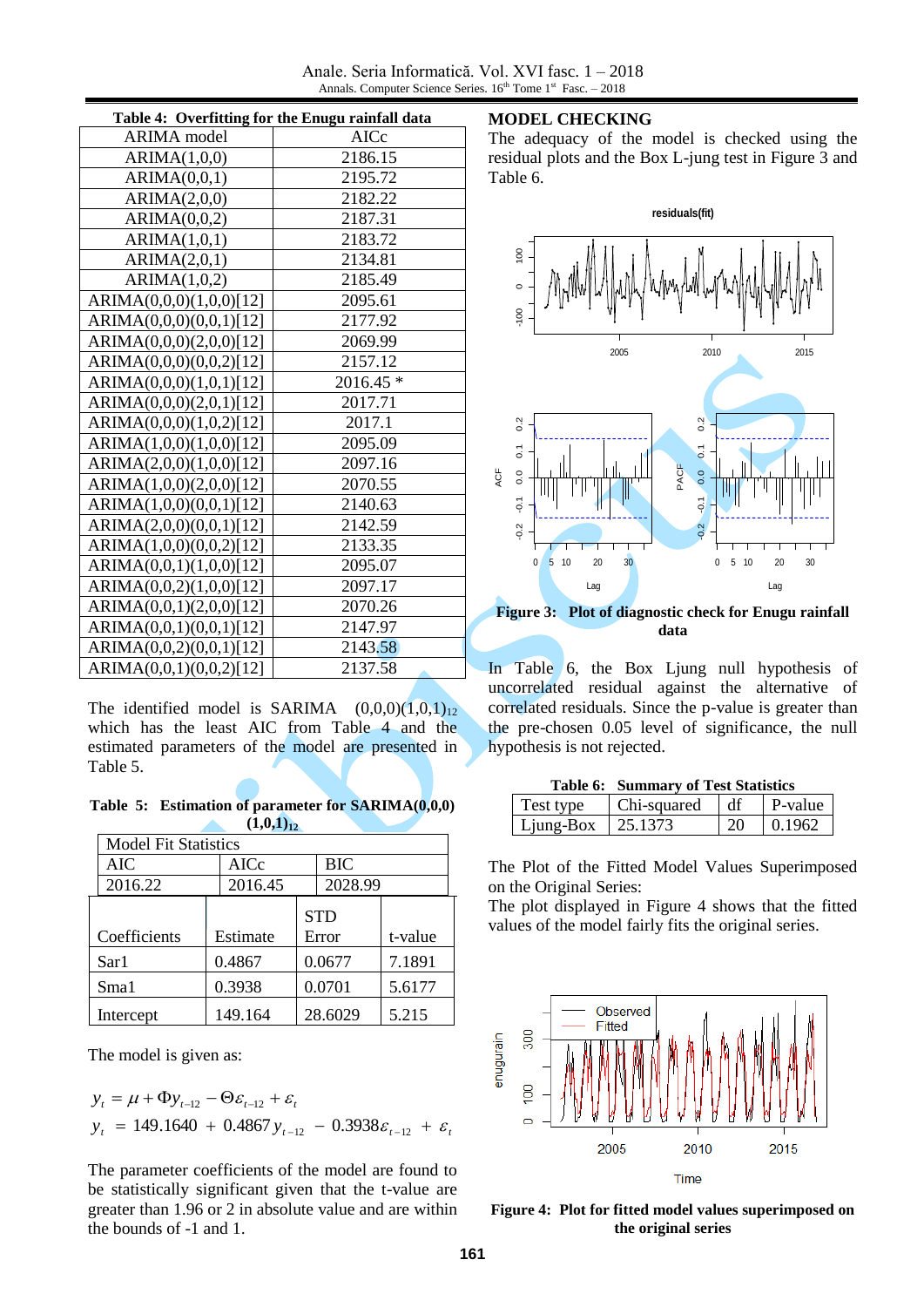**FORECAST:** The fitted model is used to forecast the rainfall pattern for the next two years (January 2017- December 2018).



**Figure 5: Plot of forcasted values using the fitted model**

| Table 7: Forecasted rainfall values (in mm) for the |  |
|-----------------------------------------------------|--|
| next two years (January 2017 to December 2018) and  |  |
| the 95% confidence interval for the forecasts       |  |

| the 95% confidence interval for the forecasts |          |           |        |  |
|-----------------------------------------------|----------|-----------|--------|--|
|                                               | Point    | Lo 95     | Hi 95  |  |
|                                               | Forecast |           |        |  |
| Jan 2017                                      | 14.58    | $-98.72$  | 127.87 |  |
| Feb 2017                                      | 17.22    | $-96.08$  | 130.51 |  |
| Mar 2017                                      | 38.50    | $-74.80$  | 151.80 |  |
| Apr 2017                                      | 147.97   | 34.67     | 261.27 |  |
| May 2017                                      | 259.10   | 145.80    | 372.40 |  |
| Jun 2017                                      | 268.20   | 154.91    | 381.50 |  |
| Jul 2017                                      | 277.55   | 164.25    | 390.84 |  |
| Aug 2017                                      | 218.58   | 105.28    | 331.88 |  |
| Sep 2017                                      | 308.83   | 195.53    | 422.12 |  |
| Oct 2017                                      | 231.39   | 118.09    | 344.68 |  |
| Nov 2017                                      | 15.94    | $-97.35$  | 129.24 |  |
| Dec 2017                                      | 6.41     | $-106.88$ | 119.71 |  |
| Jan 2018                                      | 14.59    | $-98.74$  | 127.92 |  |
| Feb 2018                                      | 17.23    | $-96.10$  | 130.56 |  |
| Mar 2018                                      | 38.51    | $-74.82$  | 151.84 |  |
| Apr 2018                                      | 147.97   | 34.64     | 261.30 |  |
| May 2018                                      | 259.09   | 145.76    | 372.43 |  |
| Jun 2018                                      | 268.20   | 154.86    | 381.53 |  |
| Jul 2018                                      | 277.54   | 164.20    | 390.87 |  |
| Aug 2018                                      | 218.58   | 105.24    | 331.91 |  |
| Sep 2018                                      | 308.82   | 195.48    | 422.15 |  |
| Oct 2018                                      | 231.38   | 118.05    | 344.72 |  |
| Nov 2018                                      | 15.96    | $-97.38$  | 129.29 |  |
| Dec 2018                                      | 6.43     | $-106.91$ | 119.76 |  |

#### **5. CONCLUSION**

Based on the outcome of the result of the analysis, the time series model Seasonal ARIMA  $(0,0,0)(1,0,1)_{12}$ for the monthly rainfall series of Enugu State was established as the best model having passed the diagnostics checking test and was used to forecast the monthly rainfall values for the next two years.

Rainfall pattern of Enugu State is found to have a steady pattern. The results show that there is a tendency of relatively increasing pattern of monthly rainfall over the forecast period from January 2017 to December 2018. The 95% confidence bounds were presented for the for the monthly rainfall forecast for the next two years (2017-2018).

## **REFERENCES**

[Ade10] **J. O. Adejuwon –** *A spectral analysis of rainfall in Edo and Delta States (formerly Mid-Western Region)*, Biometrika. 2010.

[Aka78] **H. Akaike –** *A Bayesian analysis of the minimum AIC procedure*. American Stat. Assoc., Vol.72:1978. 397-402.

[AE09] **B. Alamerew, W. Eshetu –** *Annual rainfall trends and periodicities in Nigeria.* Nigeria Geographical Journal, Vol.16: 167–176. 2009.

[Bro08] **C. Brooks –** *Introduction to Time Series and Forecasting*, 2nd ed. Springer, New York. 2008.

- [BJ76] **G. E. P. Box, G. M. Jenkins –** *Time Series Analysis: Forecasting and Control*; Holden day, 1976.
- [Cha91] **C. Chatfield –** *The Analysis of Time Series-An Introduction*, 4th ed., 1991. Chapman and Hall: London.
- [DK78] **J. W. Dulleur, M. L. Kavas –** *Stochastic Models for Monthly Rainfall Forecasting and Synthetic Generation*; Journal of Applied Meteorology, **Vol.17**: 1978. 1528-1535.
- [DKN06] **F. X. Diebold, L. Kilian, M. Nerlove –** *Time Series Analysis.* Working Paper. No. 06-011, University of Maryland, College Park. 2006.